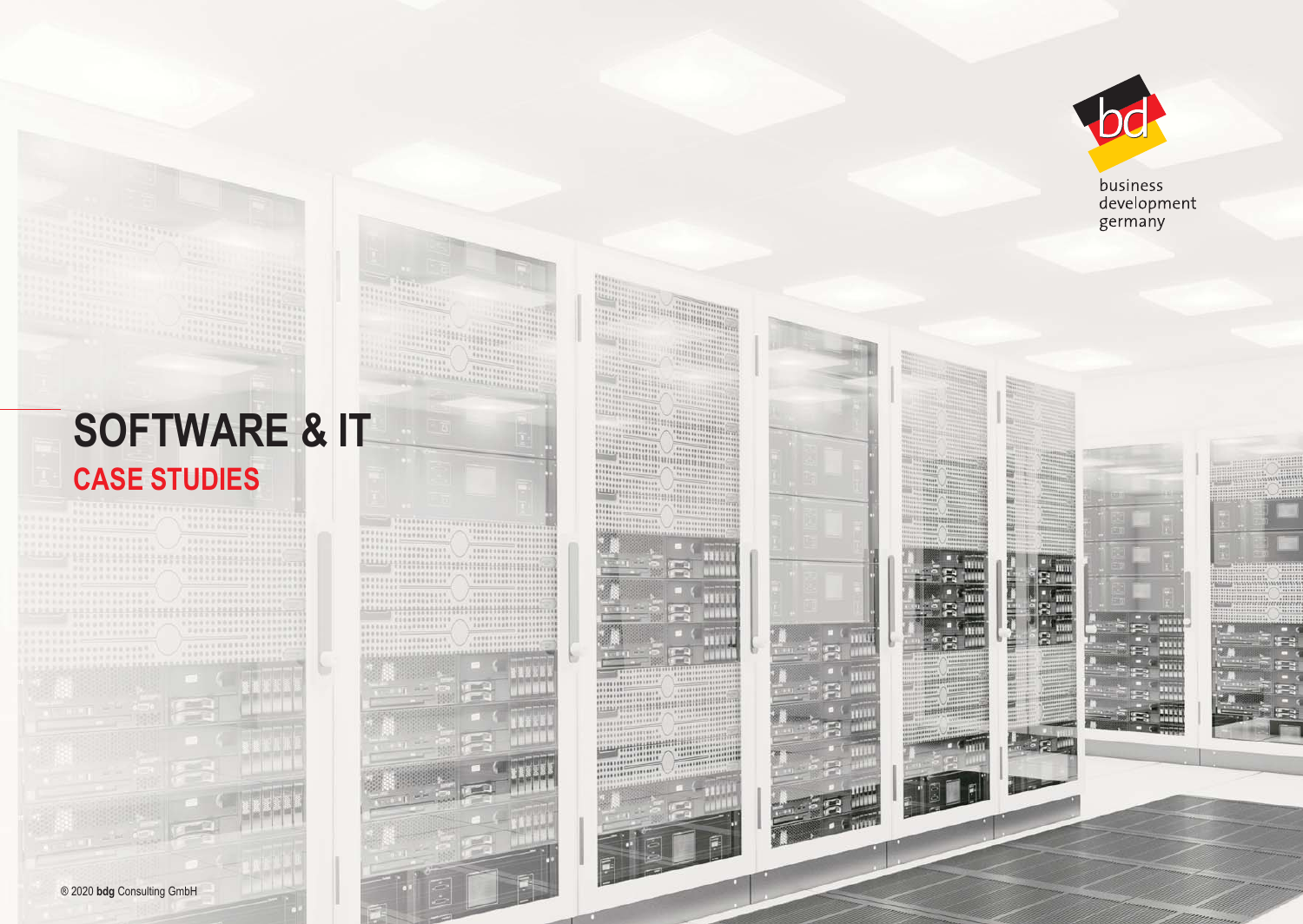### **Romanian Software Developer**

Assisting with contacting and trade fair support

The Romanian software developer does classic near shore development and has been successful with Italian clients. Now a presence on the CeBit in Hannover was planned and BDG was asked to assist and organize meetings.

#### **APPROACH:**

Market and target group review and intense discussion with client about target groups and sales message.

#### **»SPECIAL CHALLENGES«**

Very short time was available – the project faced considerable time pressures.

- $\blacksquare$  Handouts were developed that were suitable for the decided target groups.
- Target lists were created and good targets were selected and pre-reviewed.
- An intense contacting process was conducted within 2 weeks and all targets were professionally contacted.
- $\blacksquare$  The company had 8 meetings on the trade fair and was able to work further with these opportunities.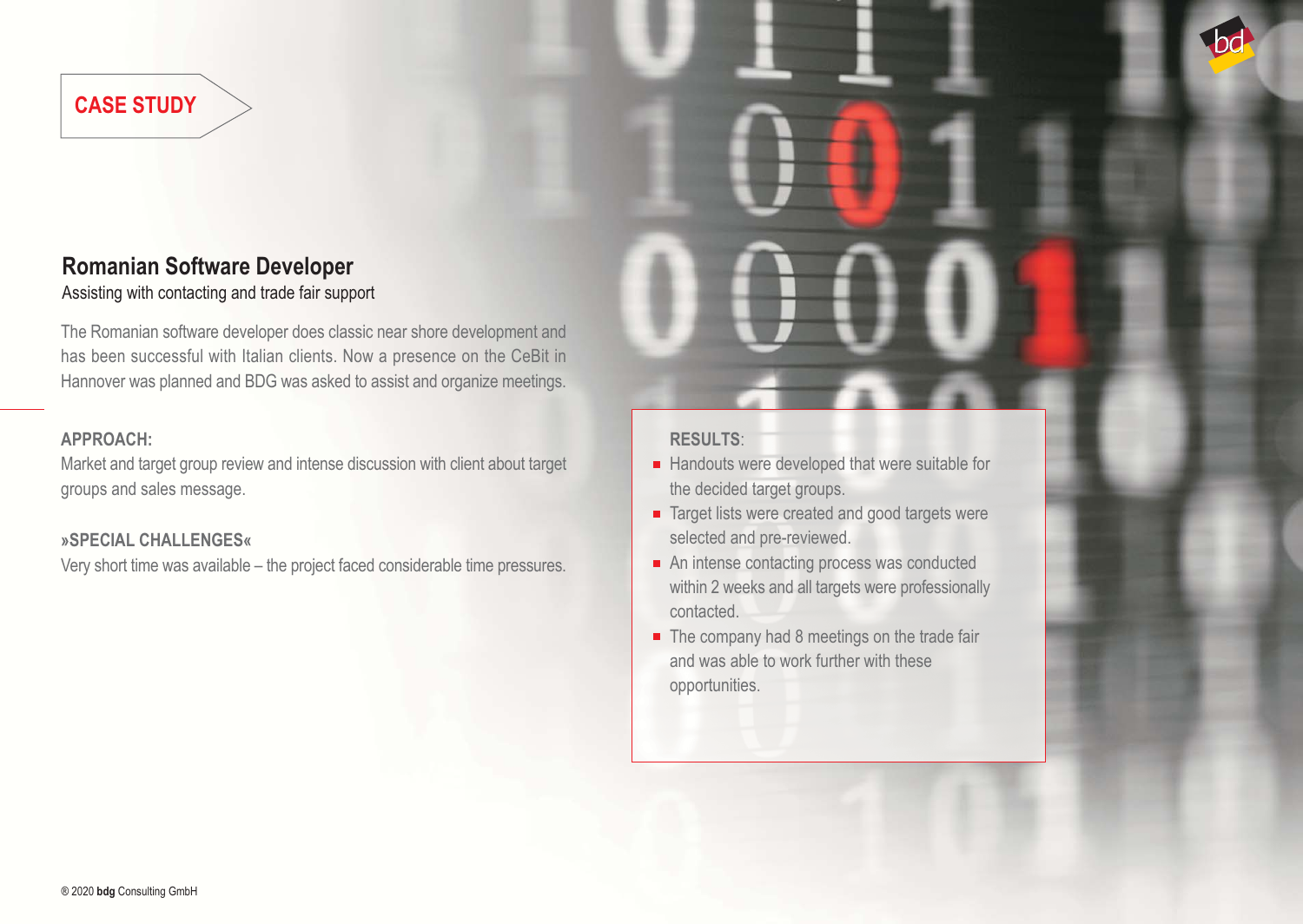

### **Huge financial player entering Berlin**

A big player in the field of online trading wished to start up operations in Berlin.The company has more than 760 Mio. USD turnover and provides diverse tools for trading online.

#### **APPROACH:**

We assisted with general advise on how to start in Berlin and special advise on how to employ the first people.

- The first important employee was installed.
- A branch was implemented.
- An office solution was found.
- Operations could begin.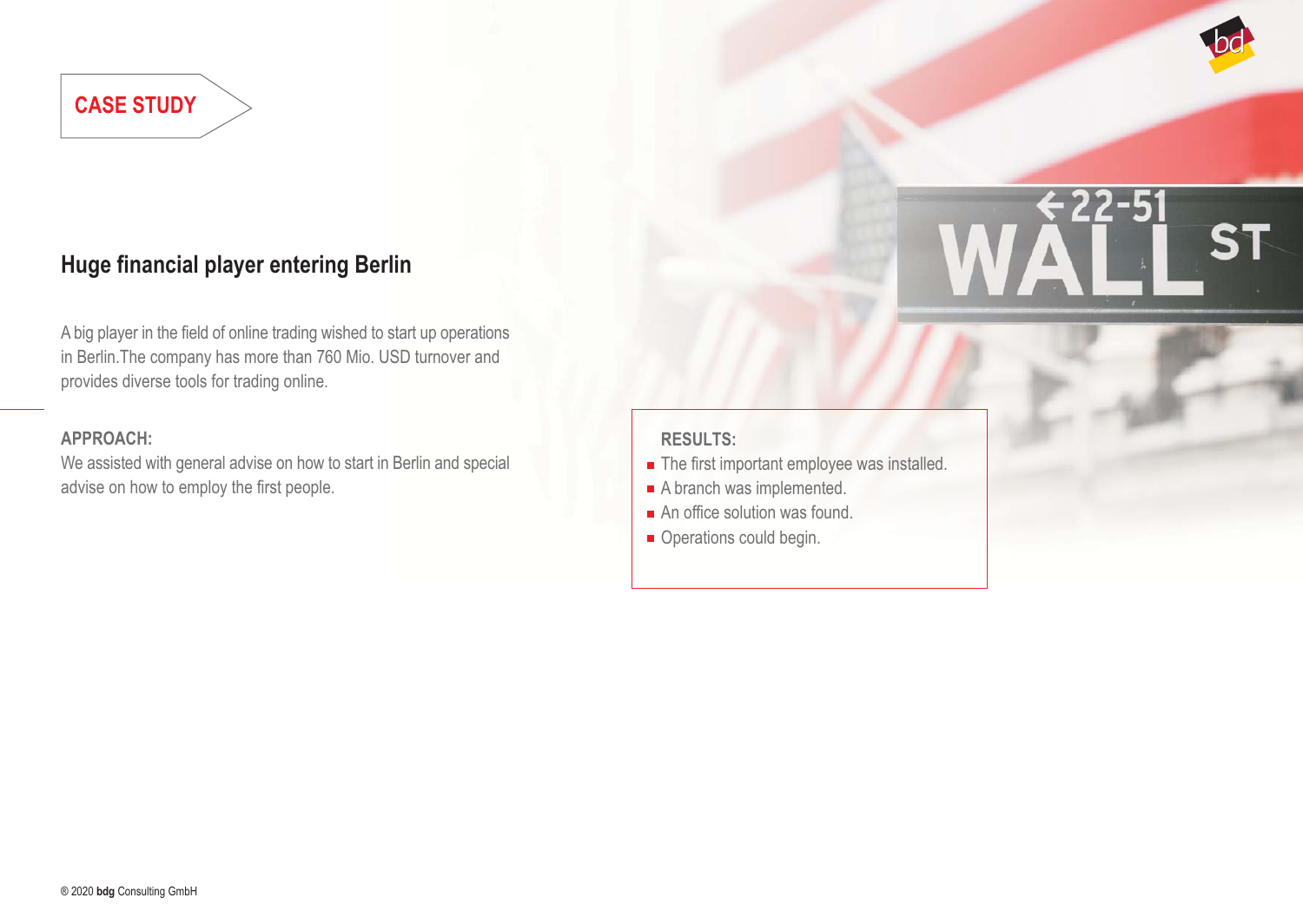### **Software Security Provider from Dubai**

Highly specialized IT security expert started up business in Germany. Highly profiled company, present on trade fairs and events all over the world and counting governments to its clients.

#### **APPROACH:**

The client wished thorough planning of several elements. We chose to poor everything together in one condensated document; the new business plan for Germany.

- We interviewed the client and identified the cornerstones of investigation.
- Upon this the research phase was started and many complex topics were found and thoroughly analyzed.
- All findings were condensated in the comprehensive new business plan for Germany, which included a whole action plan for the first 36 months of operations.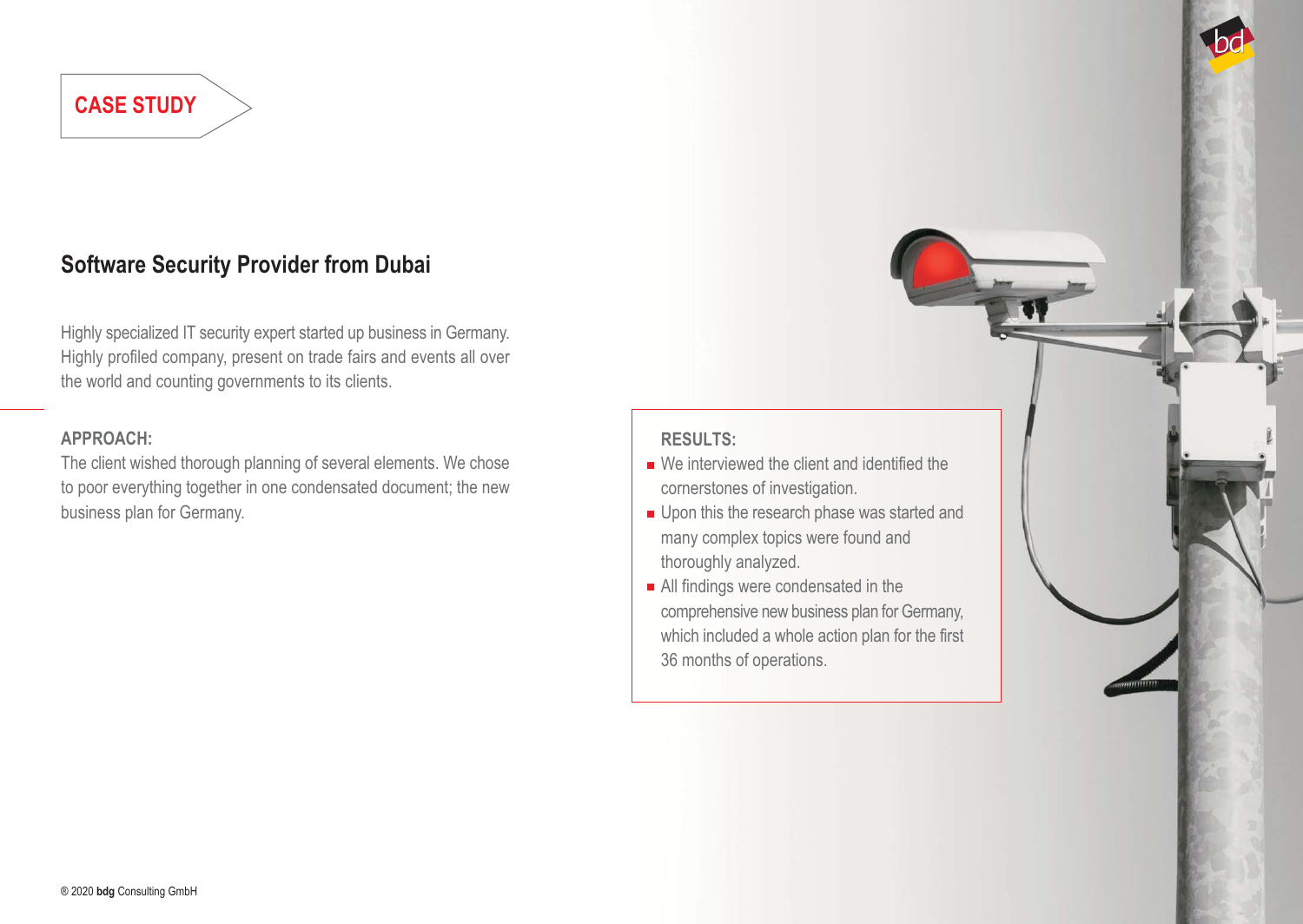

 $10 -$ 

### **Spanish Software Developer**

Small, Spanish start-up approaching German companies.

#### **APPROACH:**

Preparation of entering the German market with workshop in Spain, sales process and direct and pragmatic marketing tools.

#### **»SPECIAL CHALLENGES«**

Many German companies are tired of approaches of nearshore offerings…

- Strategic workshop held in Spain in order to decide on strategy, but also to extrapolate the strengths of the company.
- **Exercise Creation of German marketing tools and identification** of suitable trade fairs and business events to aVend.
- Contacting of targets in the German market and achieving the first client relationship within a few months.

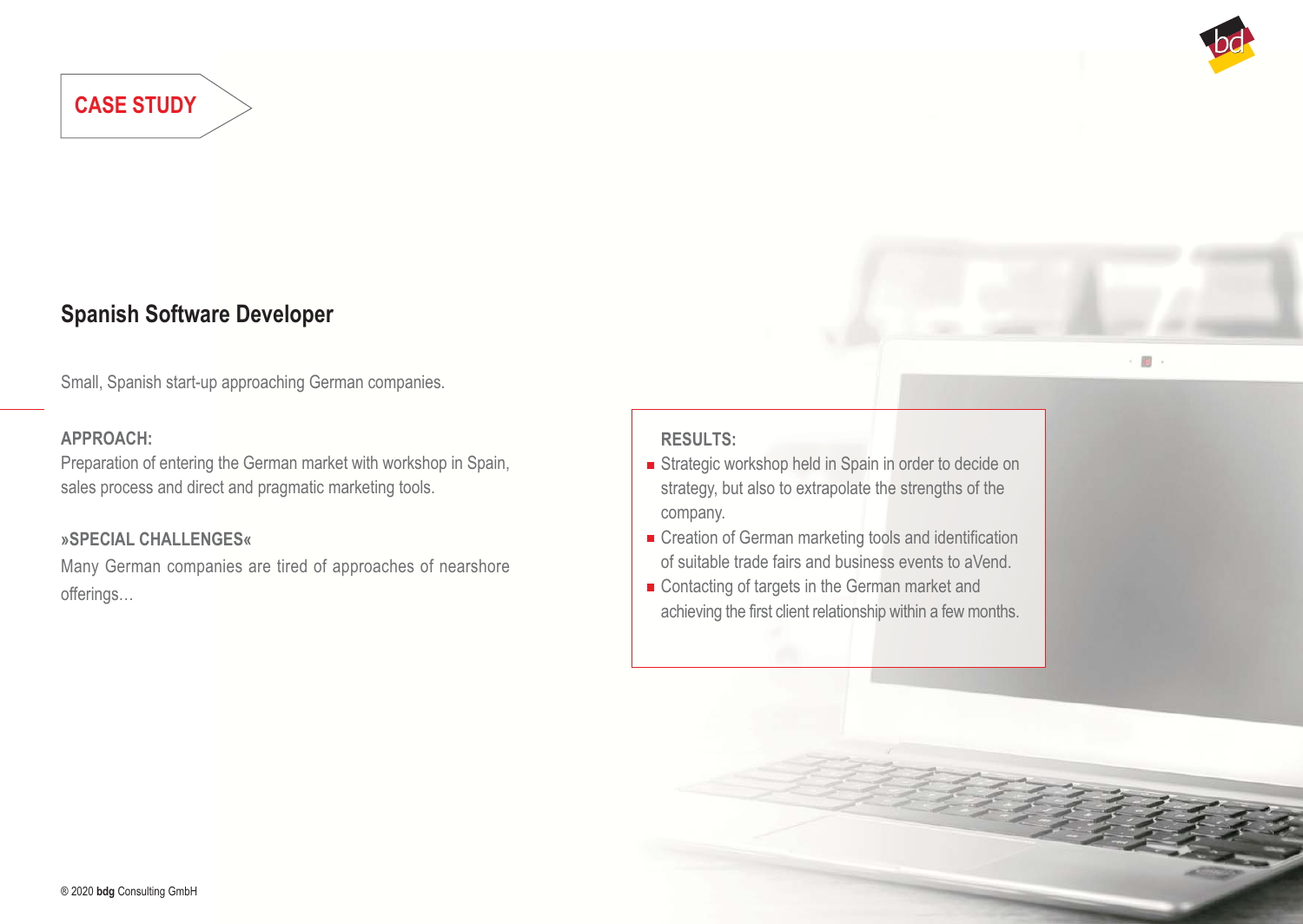### **Telecommunication**

from Slovenia

#### **APPROACH:**

Analyzing the market and its needs, testing and validating the developed sales approaches and then starting into the market.

#### **»SPECIAL CHALLENGES«**

In Germany there are already many solutions and it is extremely difficult to introduce new products and solutions in this field.



- Workshop in Slovenia
- Thorough market analysis
- $\blacksquare$  Identification of 50+ partners
- **Marketing update**
- 5 companies were shortlisted as interested parties!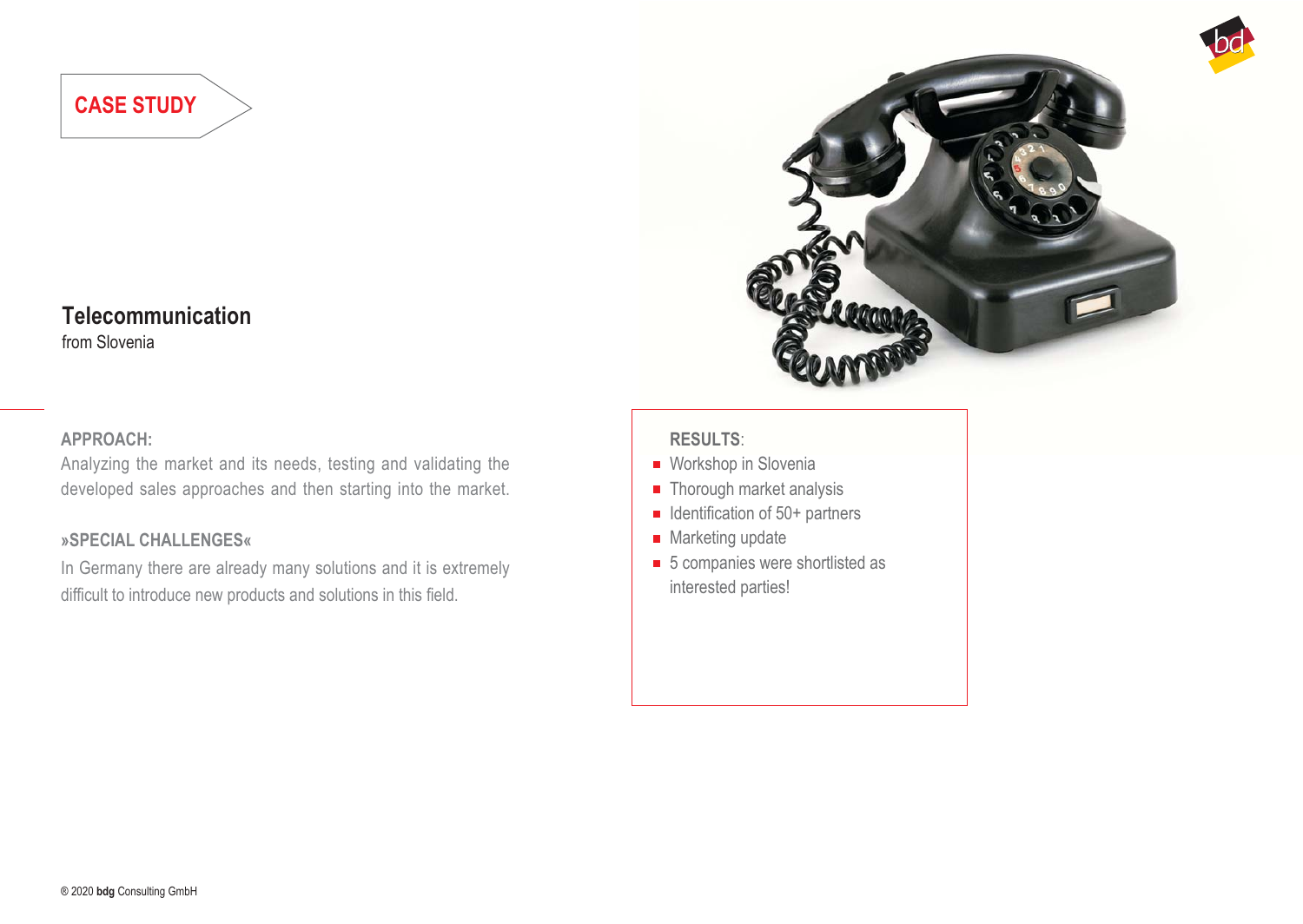### **Digital Solution Provider from India Compliance & Strategy for German entity**

Big Indian software- and IT-company already had a legal entity in Germany, but many questions and issues with their further development of it.

#### **APPROACH:**

Thorough analysis of their status quo and several Skype meetings to go through all details including involvement of legal team, payroll topics, strategy, bookkeeping and much more.

- $\blacksquare$  Identification of weaknesses in the organization
- Definition of changed goals and small roadmap
- Formal correspondence with German authorities
- Change of external tax, legal and payroll capacities
- Oversight of all compliance questions and guidance and ongoing controlling
- Strategic advise